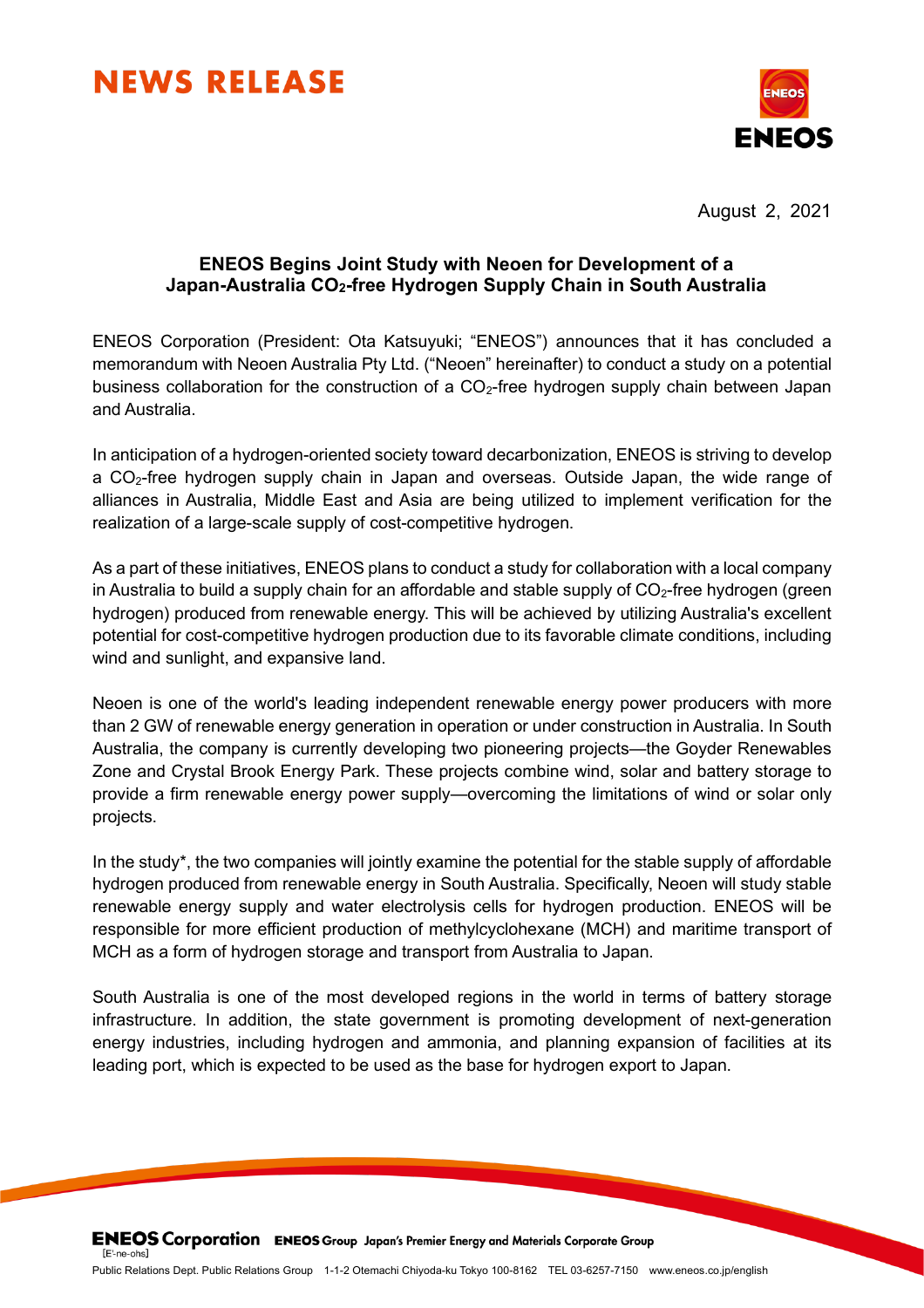The two companies will actively utilize government support, including the Green Innovation Fund in Japan and the hydrogen hub project in Australia, to achieve early development of a  $CO<sub>2</sub>$ -free hydrogen supply chain between Japan and Australia.

This initiative is consistent with United Nations Sustainable Development Goals (SDGs) 7. Affordable and clean energy, 9. Industry, innovation and infrastructure, and 13. Climate action. ENEOS is contributing to the realization of a low-carbon, recycling-oriented society through the promotion of hydrogen use, including the joint study with Neoen.

\*Overview of the  $CO<sub>2</sub>$ -free hydrogen supply chain and the scope of joint study with Neoen

- 1. Manufacturing green hydrogen from renewable-energy-derived power through water electrolysis in Australia
- 2. Conversion of manufactured hydrogen into MCH, a form of efficient hydrogen storage and transport
- 3. Maritime transport of MCH to Japan by tankers
- 4. Receipt, storage and dehydrogenation of MCH at ENEOS refineries and supply of hydrogen for industrial use at nearby thermal power plants, steel refineries, etc.
- 5. Toluene separated in the dehydrogenation process is returned to Australia for repeat use as a raw material in MCH production.

ENEOS's existing petroleum-related infrastructure, including tankers, storage tanks and dehydrogenation facilities, can be utilized in the CO2-free hydrogen supply chain, enabling development of a new energy supply system while curbing new investment.



**ENEOS** Corporation ENEOS Group Japan's Premier Energy and Materials Corporate Group

Public Relations Dept. Public Relations Group 1-1-2 Otemachi Chiyoda-ku Tokyo 100-8162 TEL 03-6257-7150 www.eneos.co.jp/english